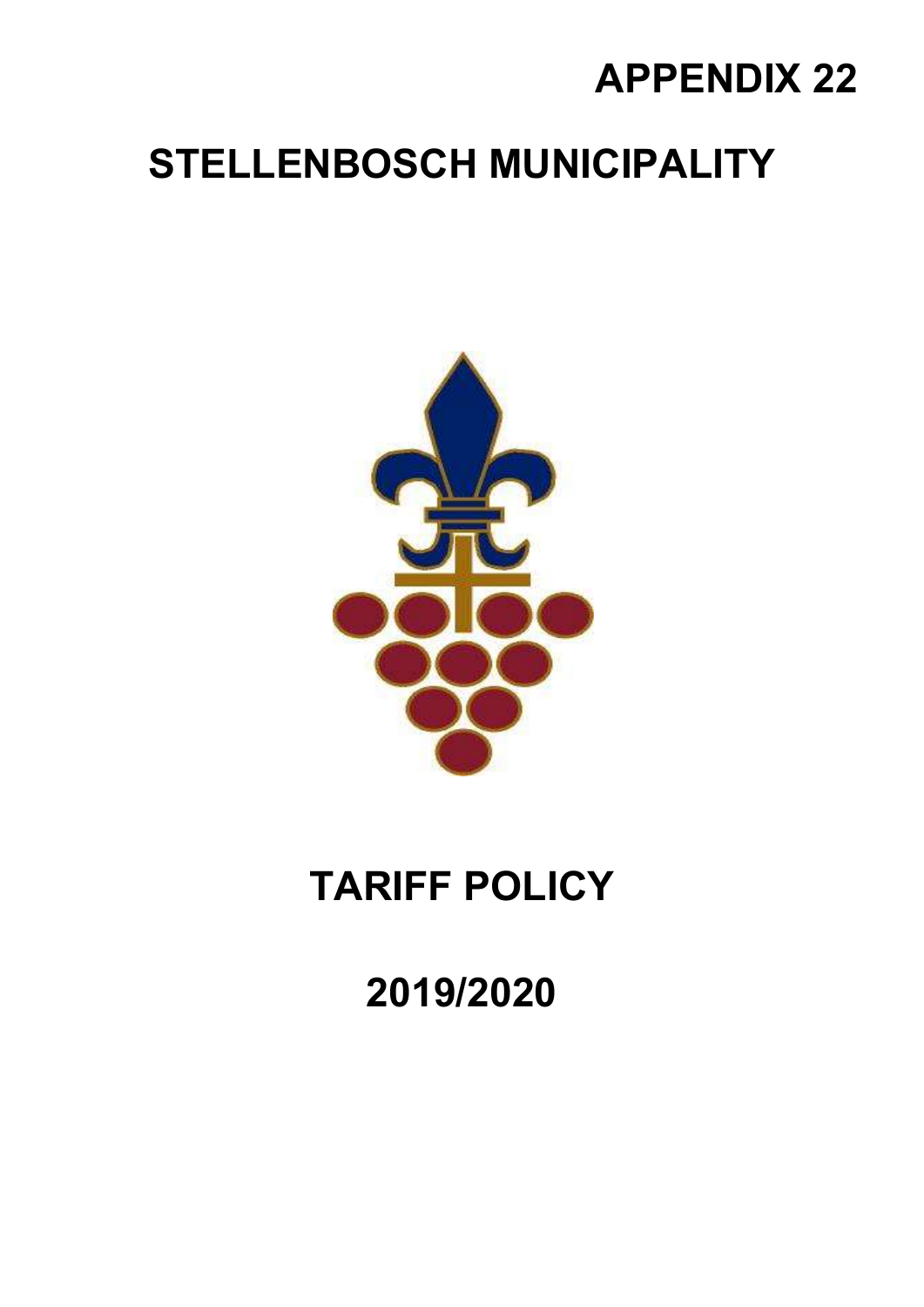

### STELLENBOSCH MUNICIPALITY TARIFF POLICY

### TABLE OF CONTENTS

|                | <b>PREAMBLE</b>                           |                                      | 1              |
|----------------|-------------------------------------------|--------------------------------------|----------------|
| 1 <sub>1</sub> | <b>OBJECTIVE</b>                          |                                      | 2              |
| 2.             |                                           | <b>LEGAL FRAMEWORK</b>               | 2              |
| 3.             |                                           | <b>TARIFF PRINCIPLES</b>             |                |
| 4.             | <b>CLASSIFICATION OF SERVICES</b>         |                                      | 4              |
| 5.             | CALCULATION OF TARIFFS FOR MAJOR SERVICES |                                      | 4              |
|                | 5.1                                       | <b>Water Tariffs</b>                 | 4              |
|                | 5.2                                       | <b>Electricity Tariffs</b>           | $\overline{7}$ |
|                | 5.3                                       | Refuse (Solid Waste) Removal Tariffs | 10             |
|                | 5.4                                       | <b>Sewerage Tariffs</b>              | 10             |
| 6.             | CALCULATION OF OTHER TARIFFS              |                                      | 11             |
|                | 6.1                                       | <b>Sundry Tariffs</b>                | 11             |
|                | 6.2                                       | <b>Rates Tariffs</b>                 | 12             |
| 7.             | <b>SHORT TITLE</b>                        |                                      | 12             |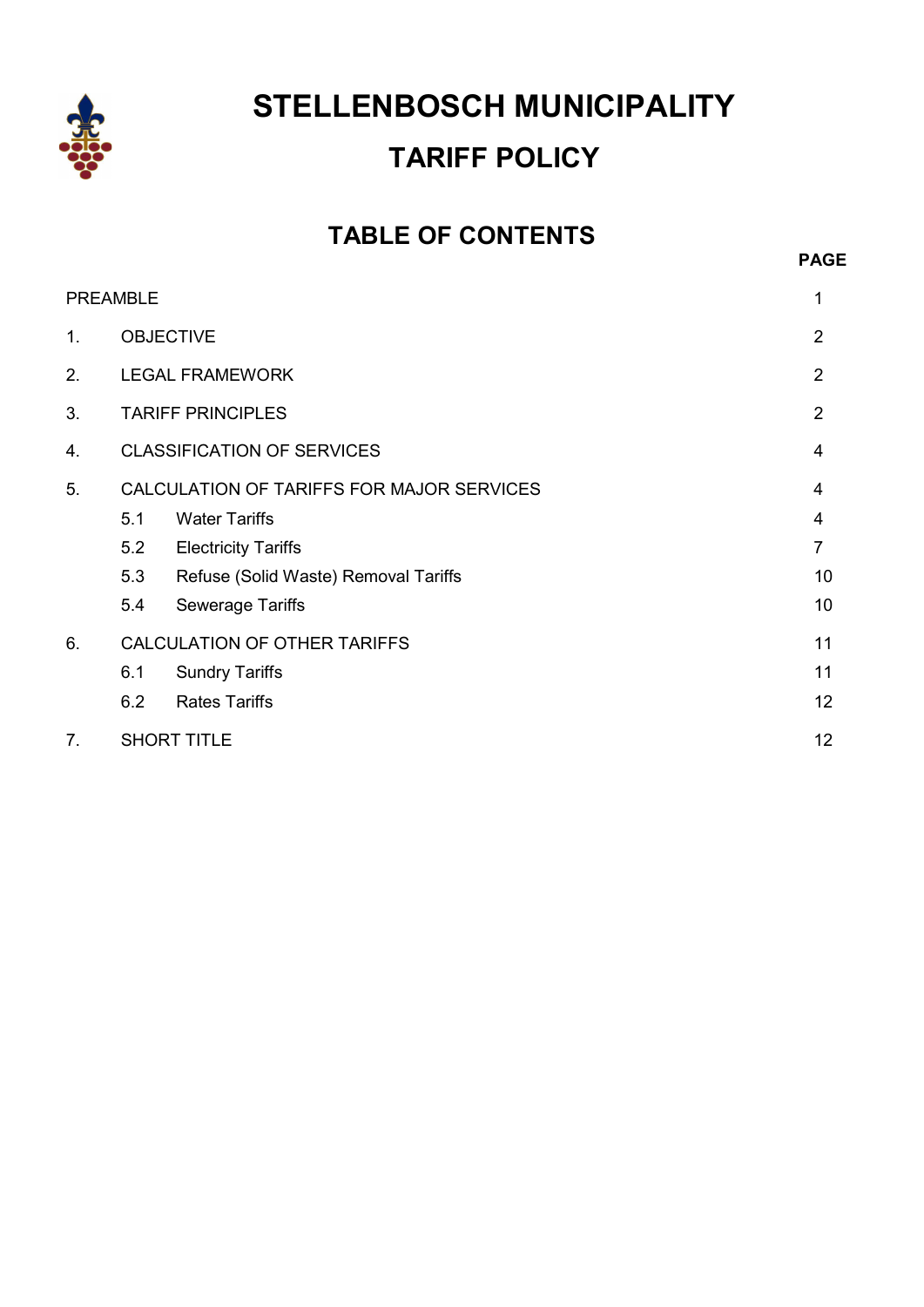### PREAMBLE

In accordance with Section 74 of the Local Government Municipal Systems Act, Act 32 of 2000, Stellenbosch Municipal Council must adopt and implement a tariff policy on the levying of tariffs for municipal services which complies with the provisions of the Municipal Systems Act and with any other applicable legislation.

Tariffs represent the charges levied by Council on consumers for the utilization of services provided by the Municipality and rates on properties. Tariffs will be calculated in various ways, dependent upon the nature of the service being provided.

In furtherance of reusable energy, Council may consider tariffs pertinent to the purchase of surplus energy from consumers.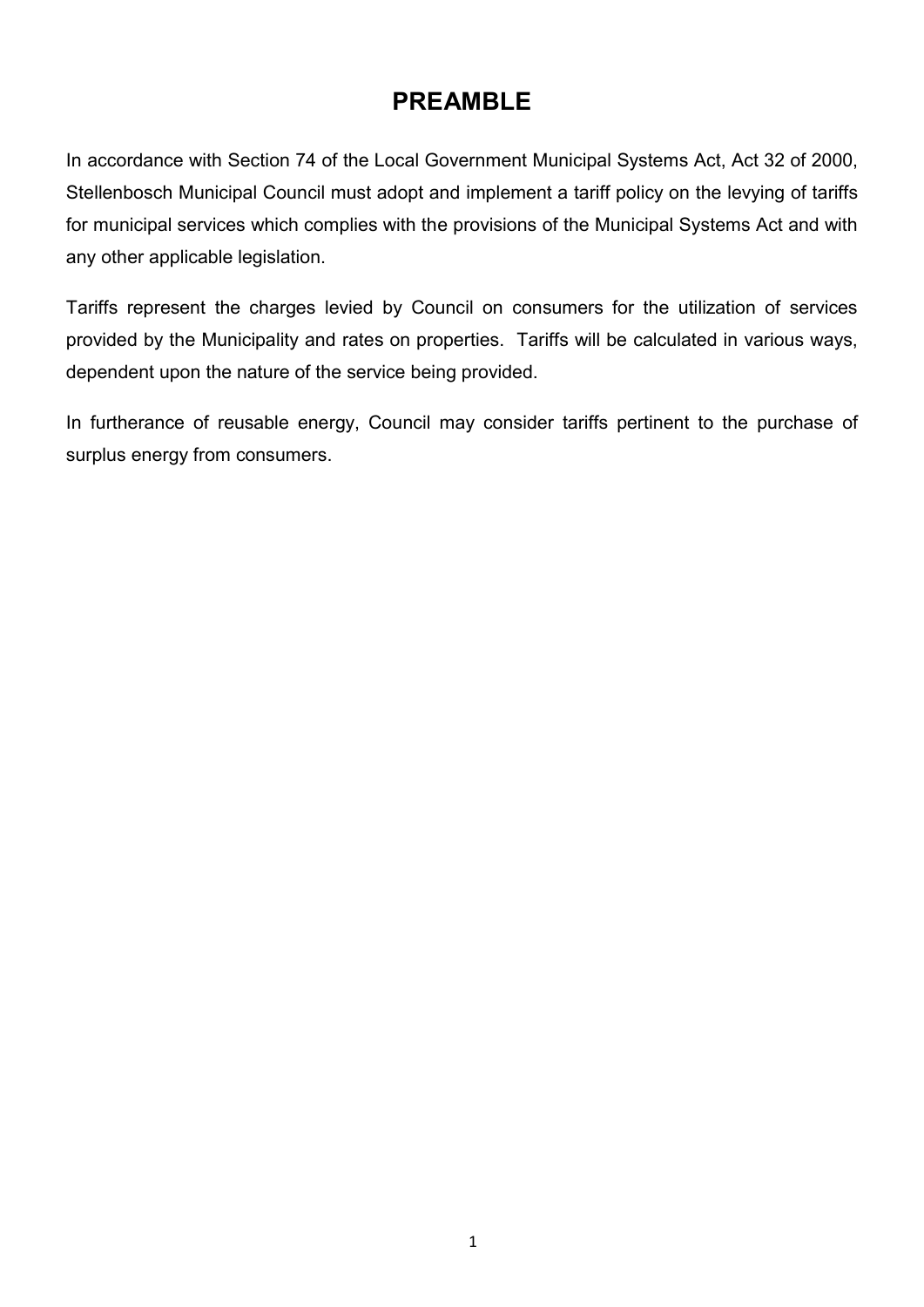#### 1. OBJECTIVE

The objective of this Tariff Policy is to ensure the following:

- (a) Tariffs must conform to acceptable policy principles;
- (b) Municipal services must be sustainable;
- (c) Tariffs must comply with the applicable legislation; and
- (d) Tariffs should take indigent consumers into consideration.

#### 2. LEGAL FRAMEWORK

The following legislation is applicable for the determination of tariffs for municipal services delivered or for the purchase of surplus energy:

 The Constitution of the Republic of South Africa, Act 108 of 1996 Local Government: Municipal Finance Management Act, Act 56 of 2003 Local Government: Municipal Systems Act, Act 32 of 2000 Water Services Act, Act 108 of 1997 Electricity Regulation Act, Act 4 of 2006 Local Government: Municipal Property Rates Act, Act 6 of 2004

#### 3. TARIFF PRINCIPLES

The following principles will apply in the Stellenbosch Municipal Area of jurisdiction (WC024):

- (a) Users of municipal services are treated equitably in the application of tariffs;
- (b) The amount individual users pay for services are generally in proportion to their use of that service;
- (c) Indigent households have access to basic services through:
	- (i) Special or life line tariffs for low levels of use or consumption of services or for basic levels of service; or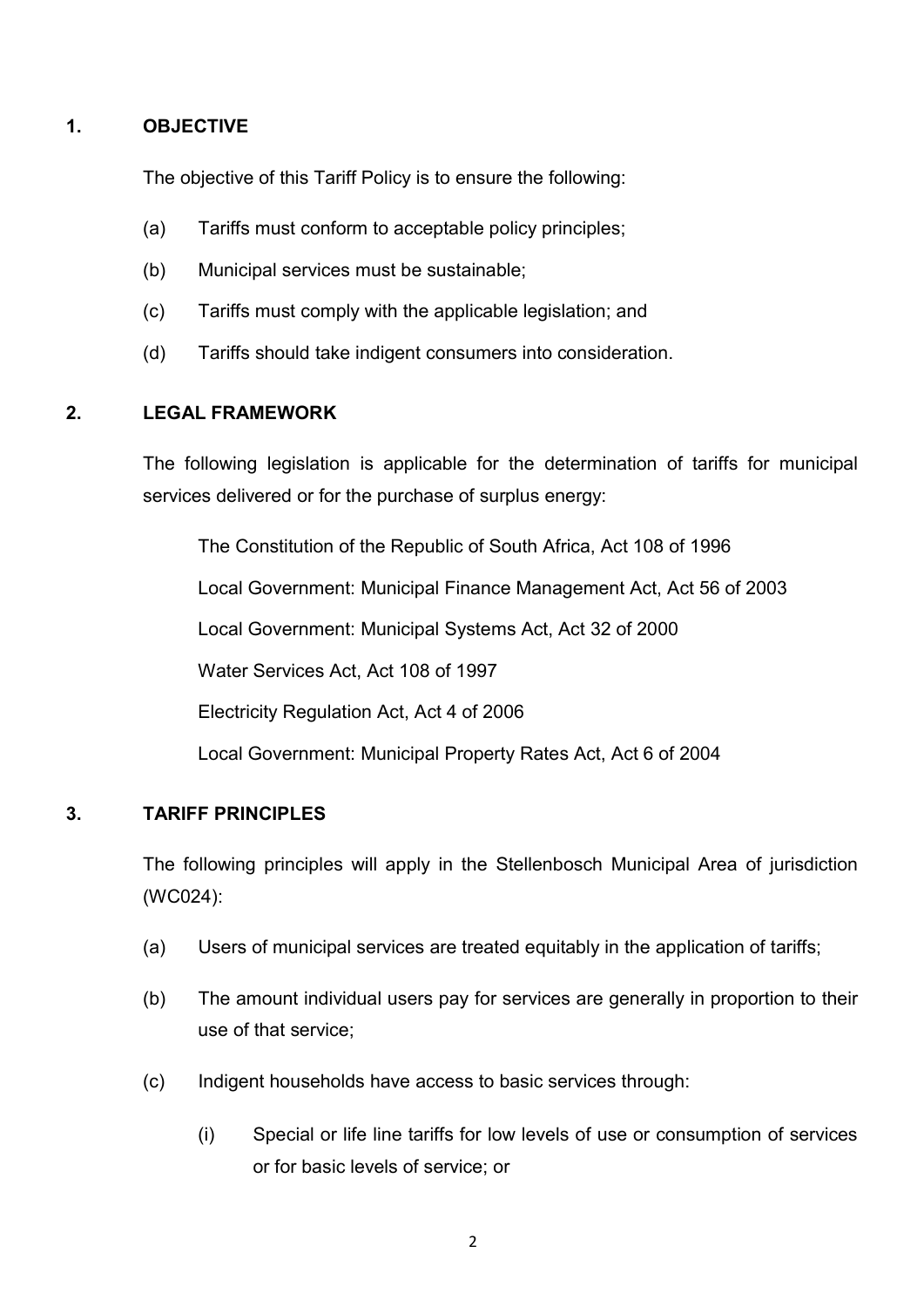- (ii) Any other direct or indirect method of subsidisation of tariffs for poor households.
- (d) Tariffs reflect the costs reasonably associated with rendering the service, including capital, operating, maintenance, administration, replacement costs and interest charges;
- (e) Tariffs are set at levels that facilitate the financial sustainability of the service, taking into account subsidisation from sources other than the service concerned. A service is financially sustainable when it is provided in a manner that would ensure its financing from internal and external sources is sufficient to cover the costs of the initial capital expenditure required, operating the service, maintaining, repairing, and replacing the physical assets used in its provision;
- (f) Provision is made in appropriate circumstances for a surcharge or a rebate on the tariff for a service;
- (g) Provision is made for the promotion of local economic development through special tariffs for categories of commercial and industrial users;
- (h) The economical, efficient, and effective use of resources, the recycling of waste and other appropriate environmental objectives are encouraged;
- (i) The extent of subsidisation of tariffs for poor households and other categories of users are fully disclosed; and
- (j) The safeguarding of the integrity of the electrical distribution network and the continued economic viability for the purchasing of surplus energy from consumers.

It is further stated that tariffs, rates, and the employment of resources, in general, take into account the Council's Integrated Development Plan (IDP) principles and goals.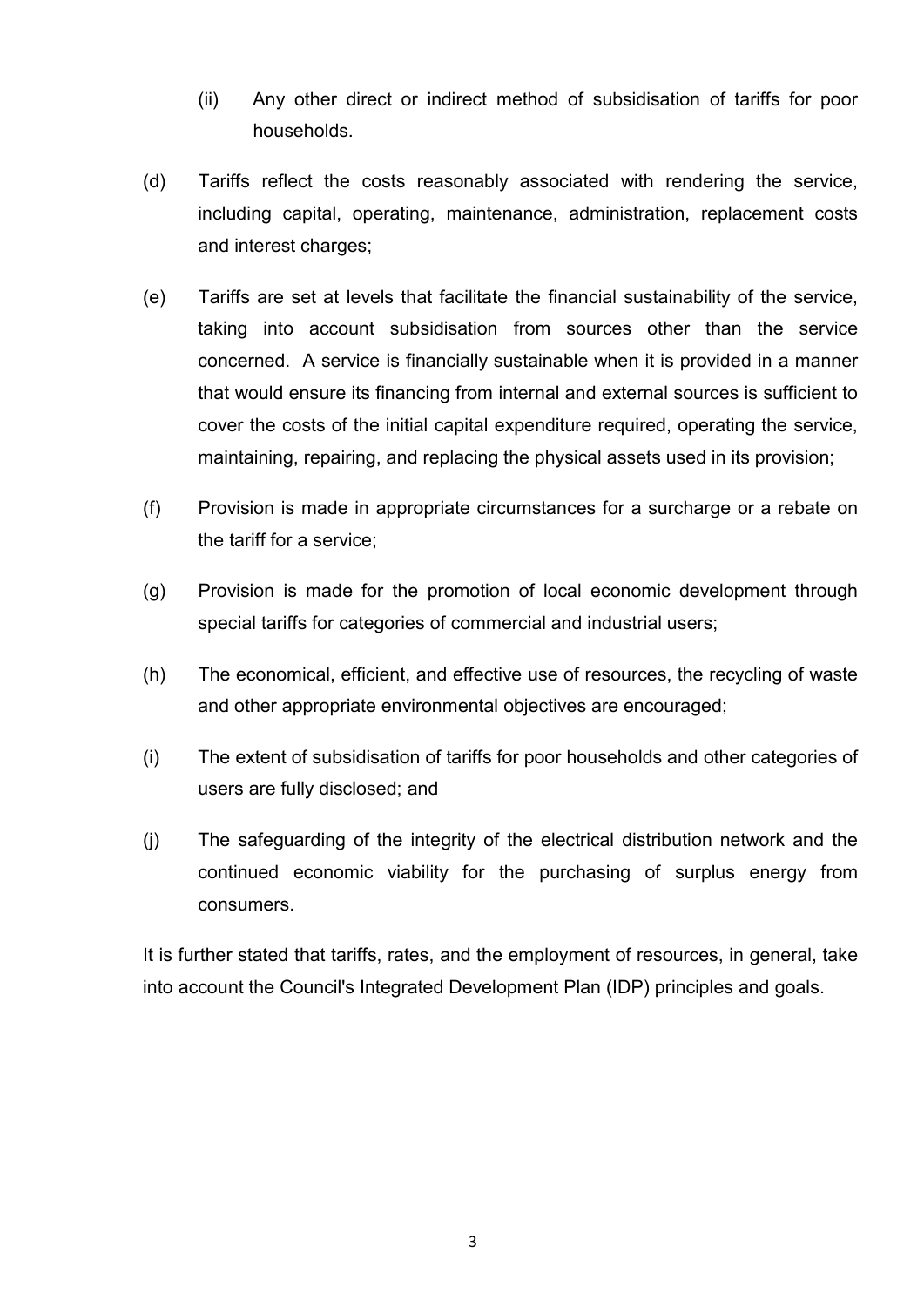#### 4. CLASSIFICATION OF SERVICES

Traditionally, municipal services have been classified into five groups based on how they are financed. The five groups are as follows:

- (a) Trading services Water and Electricity Services These services must generate a surplus which will be used to subsidize community services other than economical services. (b) Economical services Refuse Removal and Sewerage Services These services' charges must cover the cost of providing the services, i.e. it must at least break even. In the event of the latter not being possible within a period, the shortfall will be financed from the Municipal Property Rates revenue. (c) Rates Services The revenue from Municipal Property Rates is utilized for Rates related services. (d) Housing Services Housing Schemes These services are ring-fenced in the Housing Development Fund and the net operating balance is set off as a contribution to/from the Housing Development Fund.
- (e) Sundry Services Various Services

All Services not defined in paragraphs (a) to (d) above.

#### 5. CALCULATION OF TARIFFS FOR MAJOR SERVICES

#### 5.1 Water Tariffs

Although a fairly large proportion of the water needs is supplied from own sources, water is also purchased from external suppliers, such as the City of Cape Town. The increase in water tariffs are largely influenced by the changes in the Consumer Price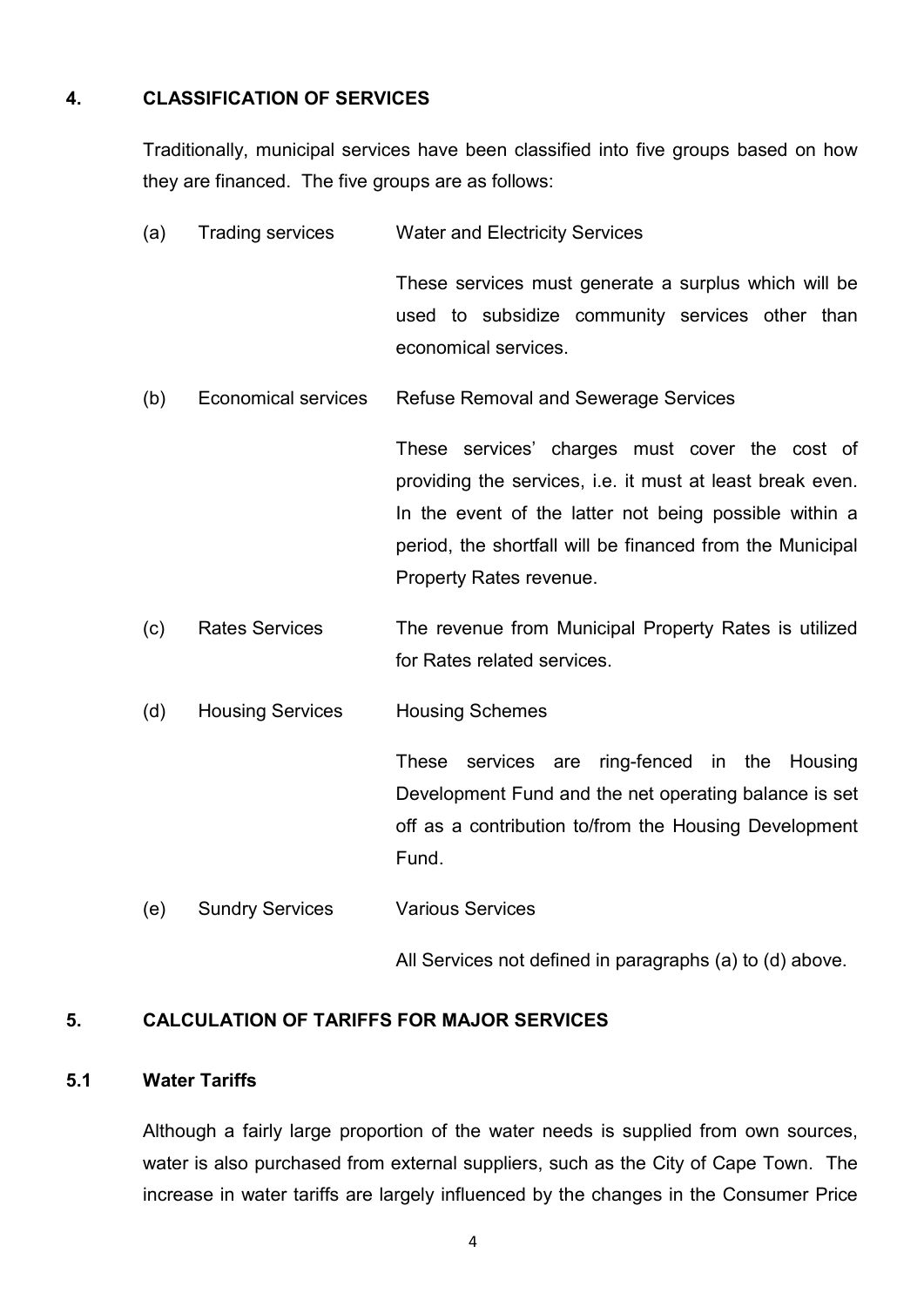Index (CPI), the purchase price of water and the need for financing bulk water infrastructure expansion.

Water is bought at a one-part tariff expressed in Rand per kilolitre. For this reason, it is found that water tariff structures for end-users follow the same trend. In order to manage consumption, an inclining block rate tariff structure is applied in the Stellenbosch Municipal area of jurisdiction.

The first block rate for domestic consumers represents the Life Line volume in kilolitres (kl) per month (considered to be the lowest sustainable water volume per household), which is supplied at a rate well below cost. Losses incurred in this tariff category are recovered by contributions from the higher tariff categories, conforming to the principle of cross-subsidisation.

Tariff structures for water supply are applied in the form of a sliding scale or a flat tariff in the area of jurisdiction of Stellenbosch Municipality. This is reflected in the Tariff Schedule approved by Council.

The specific sliding scale(s) linked to each consumer group or the service charge types and the applicable tariffs, including any specific tariffs that would be applicable when Council adopts water restriction strategies, are reflected in the Water Tariff Schedule as approved by Council.

The following table illustrates the principals for tariff charges applied to various consumers or the specialised water service charge types for water consumption in the Stellenbosch Municipal Area:

#### (a) Domestic:

Includes residential erven and Sectional Title Units as well as residential erven managed by body corporates, each being served by an individually metered water connection.

#### (b) Domestic Cluster:

Refers to a cluster (block of flats) served by a single water connection.

#### (c) MASO:

A MASO tariff for the affected parties will be applied.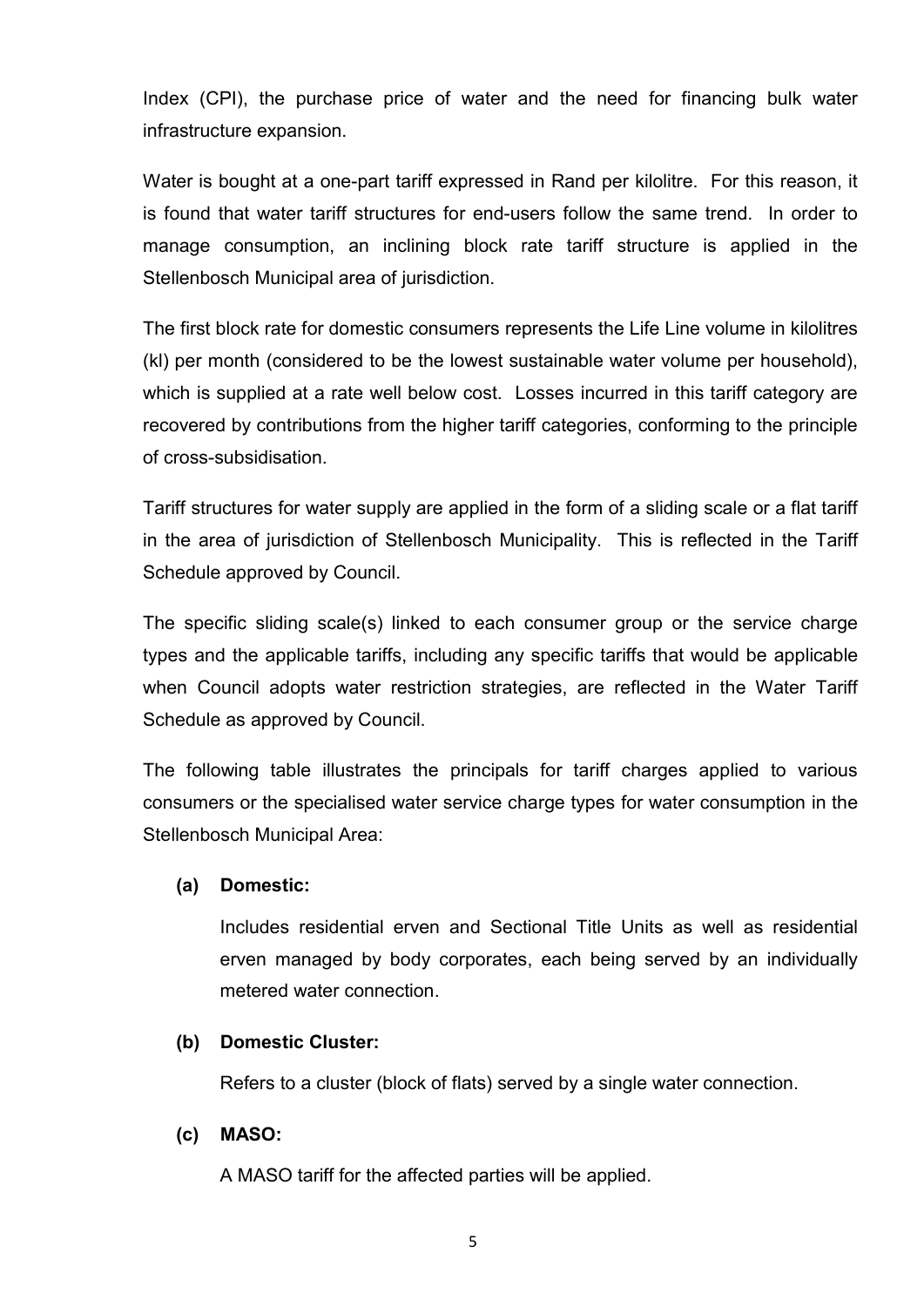#### (d) Bulk Users:

A sliding scale tariff will be applied on water consumption for irrigation of sports grounds of schools, irrigation of Council property by sports clubs, as well as irrigation of parks and other grounds or properties serviced by Council's Parks and Recreation Department.

#### (e) Business, Commercial and Industrial:

A single tariff for all business, commercial and industrial consumers will apply.

#### (f) All other consumers and Miscellaneous cases:

A single tariff for all other consumers and miscellaneous cases including schools and churches or any other user as determined by the relevant Director, will apply.

#### (g) Leakages:

Different tariffs may apply to Municipal, Domestic, Business, Commercial or Industrial consumers.

#### (h) Basic Charge:

A Basic (a fixed monthly) charge will be applied to each domestic consumer, a domestic cluster consumer and all other non-domestic consumers, irrespective whether a gated/non-gated development is supplied via a bulk meter.

The Basic charge will be applied to Indigent Households as per the Indigent Policy of the Municipality.

#### (i) Availability Fee:

An availability fee is charged on properties not connected to the water network, should it be available. This fee aims to recoup capital and maintenance costs of networks as well as certain fixed administrative costs in respect of such properties.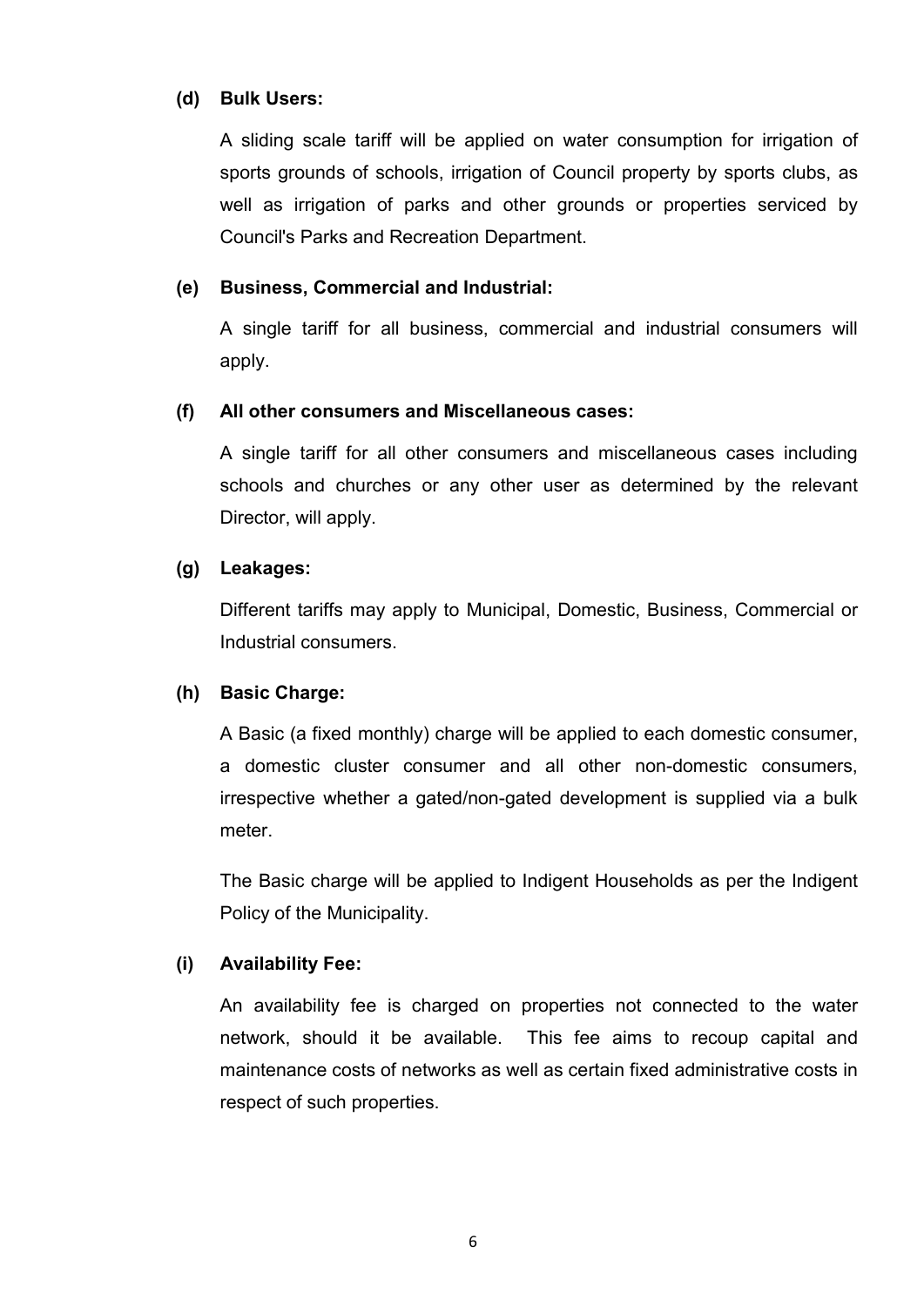#### 5.2 Electricity Tariffs

In addition to general cost factors, the following is taken into account when determining a tariff structure for electricity:

- (i) Electricity is supplied by a sole supplier, Eskom, and distributed by the Municipality.
- (ii) Minimum standards for distribution are determined nationally and must be adhered to in order to conform to both safety and continuity of supply norms.
- (iii) Due to the fact that a large part of the operating expenditure consists of bulk electricity purchases, tariff structures and levels are very sensitive to any change in the cost of supply by Eskom.
- (iv) Electricity is supplied under a distribution license, granted by the National Electricity Regulator of South Africa (NERSA) for a specific area of jurisdiction. All tariff structures and tariffs must be approved by NERSA prior to application thereof by a distributor on an annual basis.

Electricity is distributed by Stellenbosch Municipality in the towns of Stellenbosch and Franschhoek.

Eskom distributes electricity in Jamestown, Raithby, Kylemore, Klapmuts and the rural areas. Drakenstein Municipality supplies electricity to Johannesdal and Pniel. In these areas, the distribution is managed, operated and controlled by the applicable service provider.

Export of surplus energy from an approved and certified consumer to the Municipality's distribution network shall be subject to special and specific agreements embracing in broad terms the operational and financial imperatives for a sustainable and economically viable alliance.

In order to manage consumption, inclining block rate tariff structures are applied in the Stellenbosch Municipal areas of distribution, or any part or area incorporated where due course was followed. In these areas, different tariff structures may be implemented for consumers using renewable energy for own use and/or where the export of surplus energy is approved under the proviso of specific conditions, limits on energy export and reimbursement of exported energy.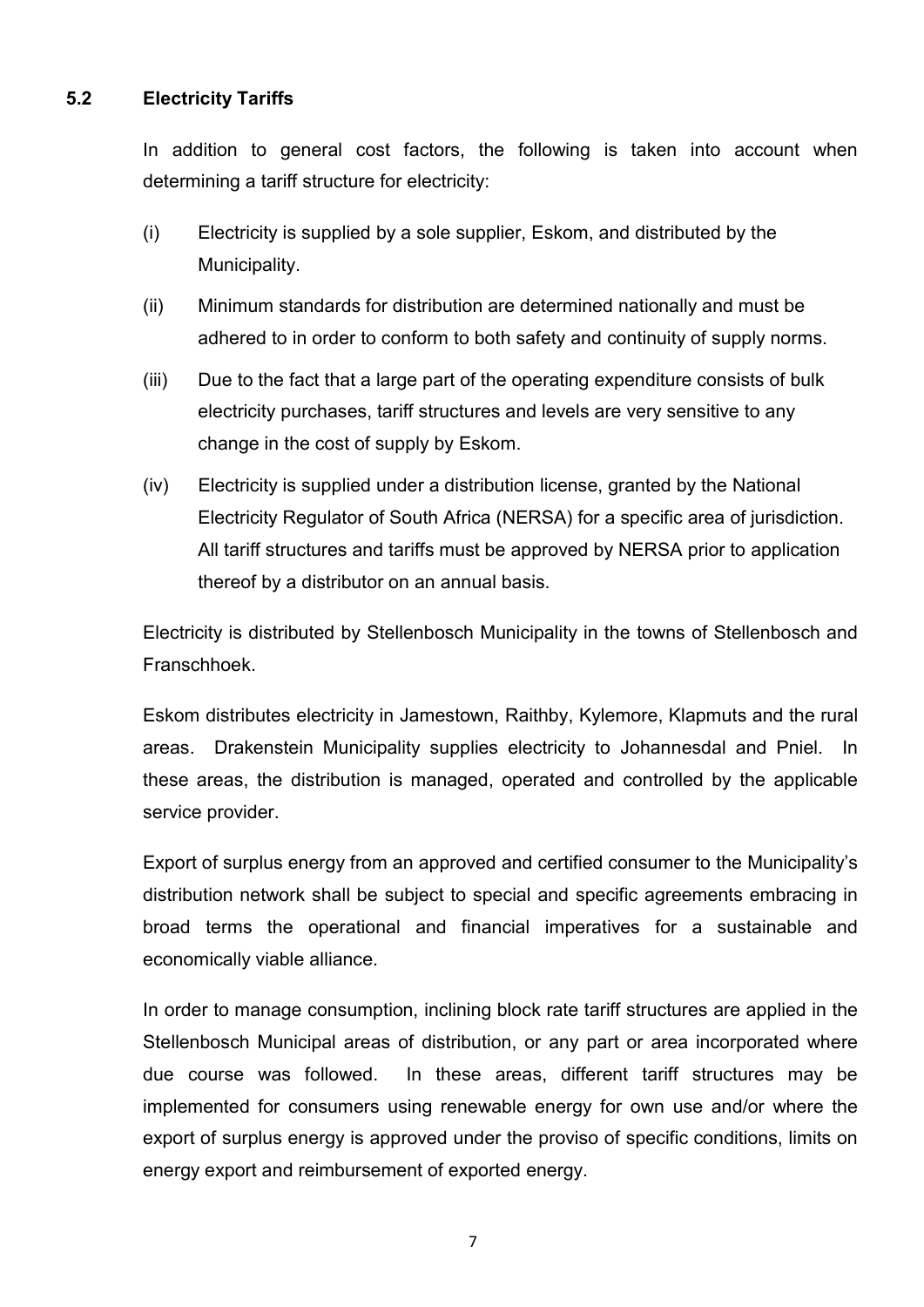Additional fees may be levied on consumers for which maximum demand charges are in effect and who have exceeded specific limits.

The specific inclining block rate(s), any other charges linked to the tariff structure and the applicable tariffs are reflected in the Electricity Tariff Schedule as approved by Council.

The following table illustrates the principals for tariff charges applied to various consumers or the service charge types for electricity consumption or export in the Stellenbosch Municipal Area:

#### (a) Domestic Life Line (PP):

Domestic Life Line Tariffs will apply to prepaid Indigent consumers in order to promote the affordability of the service. A fixed monthly charge will not be applied to this category of consumers.

#### (b) Domestic Regular:

Domestic Regular tariffs will apply, in various service charge types, to other domestic consumers other than Indigent consumers on either conventional and prepaid metering systems. A fixed monthly charge is applied to this category of consumers.

#### (c) Commercial Life Line Low energy rate:

A Commercial Life Line energy rate tariff will apply in respect of prepaid commercial low consumers. A fixed monthly charge will not be applied to this category of consumers.

#### (d) Commercial Low energy rate:

Commercial Low energy rate tariffs will apply, in various service charge types, in respect of conventional and prepaid commercial low consumers. A fixed monthly charge will be applied to this category of consumers.

#### (e) Commercial Regular energy rate:

Commercial Regular energy rate tariffs will apply, in various service charge types, in respect of conventional and prepaid commercial regular consumers. A fixed monthly charge is applied to this category of consumers.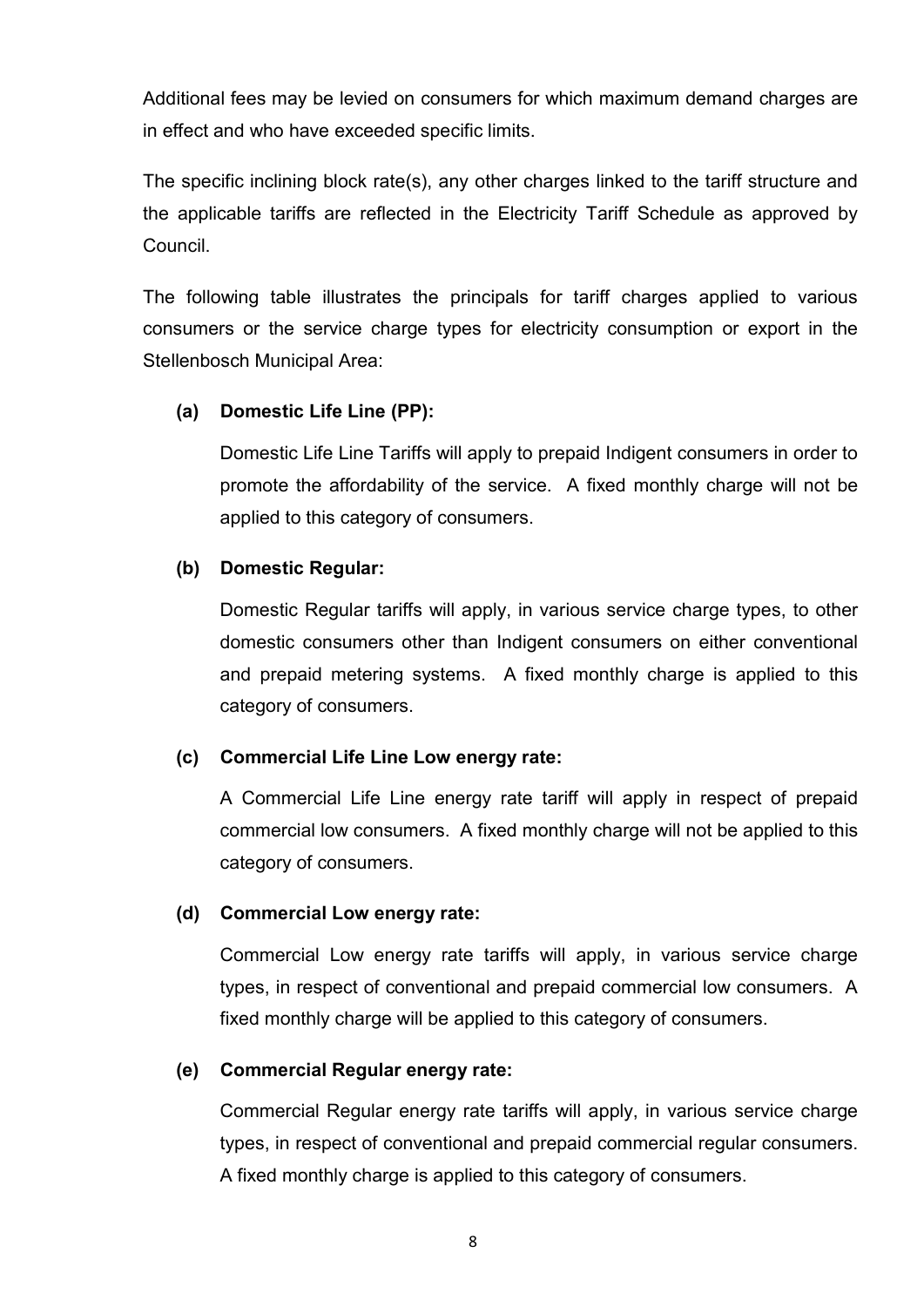#### (f) Agricultural energy rate:

Agricultural energy rate tariffs will apply, in various service charge types, in respect of agricultural use. A fixed monthly charge is applied to this category of consumers.

#### (g) Industrial energy rate:

Industrial energy rate tariffs as well as various types of energy demand tariffs will apply, in various service charge types, in respect of Industrial use. A fixed monthly charge is applied to this category of consumers.

#### (h) Municipal energy rate:

Municipal energy rate tariffs will apply, in various service charge types, for municipal consumption for street and traffic lights and for municipal buildings. A fixed monthly charge will not be applied to this category of consumers.

#### (i) Non-profit Organisations (NPO) energy rate:

Non-profit organisation's tariffs will apply, in various service charge types, to Non-profit Organisations in order to promote the affordability of the service for Non-profit Organisations. A monthly fixed charge will not be applied for this category of consumers.

#### (j) Sport Organisations energy rate:

Sport energy rate tariffs will apply and a Maximum Demand Charge may apply on sports fields as per approved contracts being classified as either Low Consumers or High Consumers. A fixed monthly charge will not be applied to this category of consumers.

#### (k) Time-of-Use energy rate:

Different fixed monthly tariffs as well as various types of energy demand tariffs will apply during the low demand and the high demand tariff periods (also referred to as the summer and winter periods respectively) in respect of low and medium voltage consumers. For the purpose of these tariffs the low demand period shall be defined as being the summer period and the high demand period as the winter period.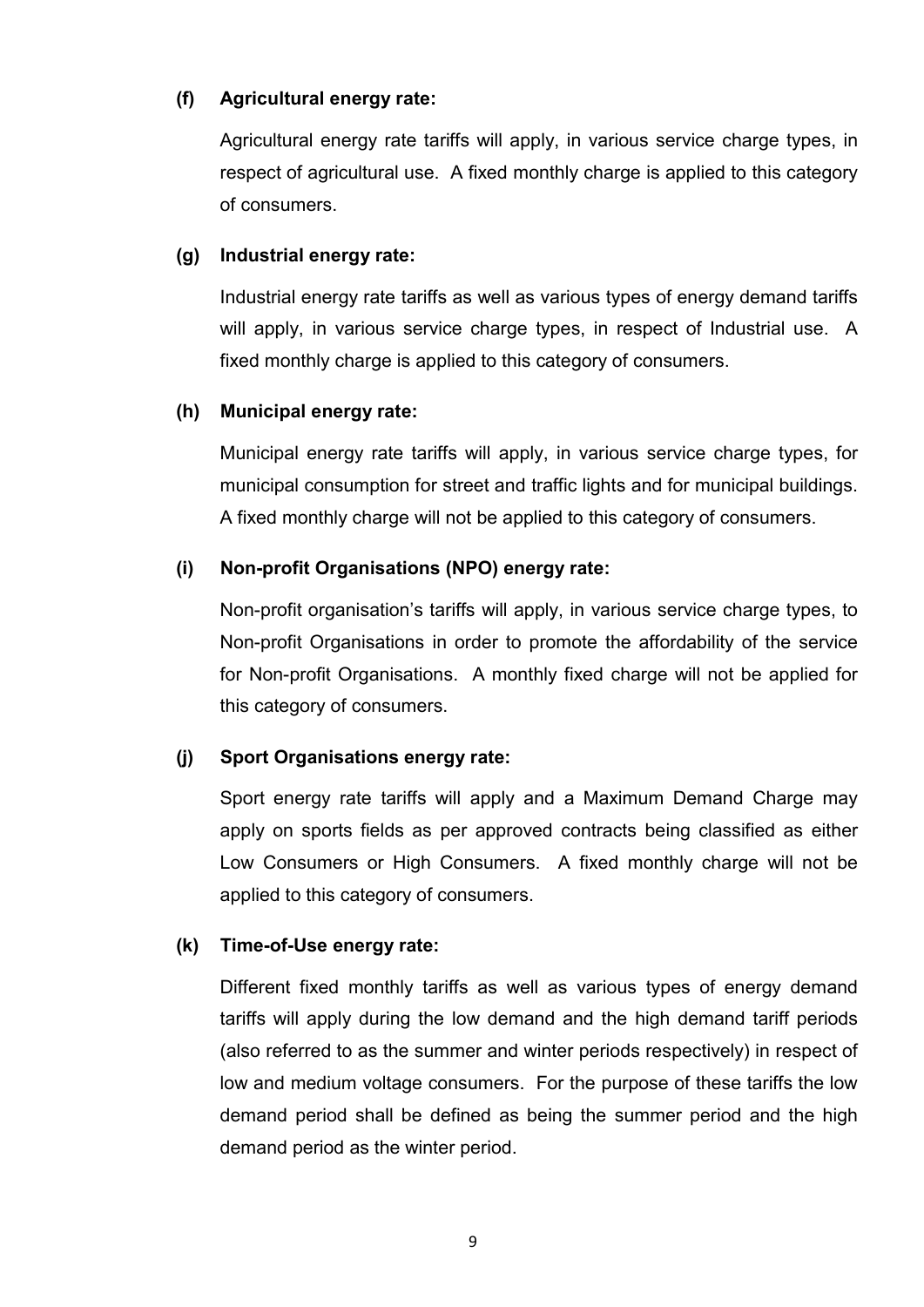#### (l) Availability fee:

An availability fee is charged to properties not connected to the electricity network, where it is available. This fee aims to recoup capital and maintenance costs of networks as well as certain fixed administrative costs.

#### 5.3 Refuse (Solid Waste) Removal Tariffs

The specific services rendered, any other charges linked to the service and the applicable tariffs are reflected in the Solid Waste Tariff Schedule as approved by Council.

#### (a) Residential properties:

Residential refuse (solid waste) will be removed once a week. Households are allowed 3 bags or one "Otto"-type container per week.

Refuse removal tariffs are based on a flat rate per household.

Single residential properties with a plot extent not exceeding 250m² and a maximum valuation not exceeding the amount as per Section 8.2 of the Stellenbosch Municipality's Rates Policy, are charged a lower rate.

#### (b) Business and industries:

Business and industry refuse (solid waste) are removed by means of "Otto" type or bulk containers. Each container (size in volume) is accepted as a refuse unit at a specific tariff and number of removals per week.

#### (c) Availability Fee:

An availability fee is charged to all vacant properties, businesses, flats, developments not making use of the municipal collection services.

#### 5.4 Sewerage Tariffs

Tariff structures for sewerage are applied uniformly in the area of jurisdiction of Stellenbosch Municipality.

The tariff structures for specific services rendered, any other charges linked to the service and the applicable tariffs are reflected in the Sewerage Tariff Schedule as approved by Council.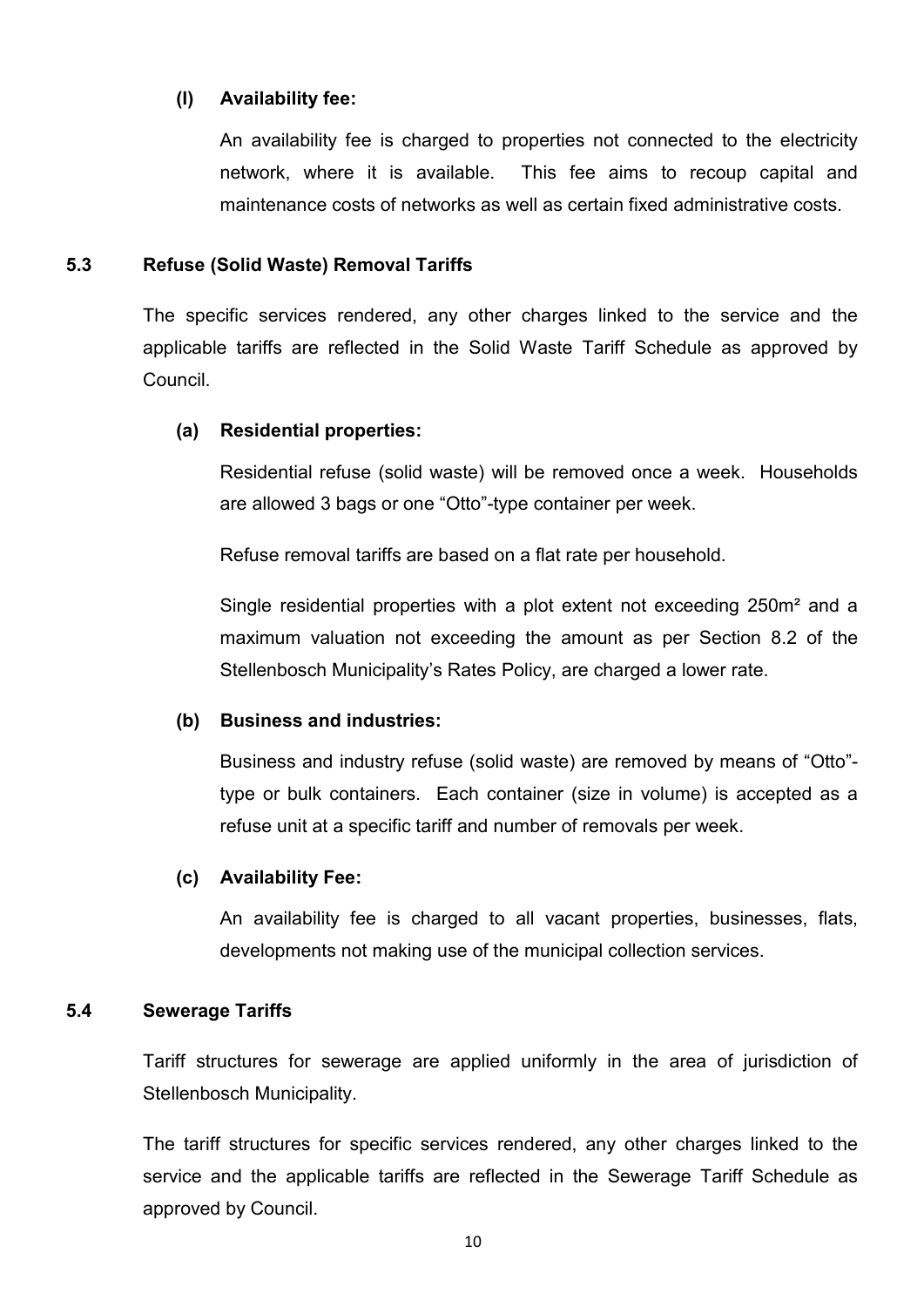#### (a) Residential properties:

A tariff structure utilizing plot sizes is applied to allocate the sewerage costs to a specific property.

#### (b) Business and industries:

A tariff structure utilizing plot sizes, as well as floor areas per usage is applied to allocate the sewerage costs to a specific property.

The removal of industrial effluent is charged at a cost per kilogram removed (chemical oxygen demand).

#### (c) Septic Tanks:

The clearance of septic tanks is charged per 5 000 litre or part thereof.

#### (d) Availability Fee:

An availability fee based upon a tariff structure utilizing plot sizes will apply to all vacant properties.

#### 6. CALCULATION OF OTHER TARIFFS

#### 6.1 Sundry Tariffs

#### (a) Tariff Structure:

(i) The tariff structure as reflected in the Sundry Tariffs Tariff Schedule as annually approved by Council will be used to determine regulatory community and subsidized services.

#### (b) Method of calculation:

(i) Existing tariffs will be revised annually, for application during the next financial year, by adjusting the tariff that applied during the current financial year by a percentage (suitable rounding will be applied) to recover increased costs or to compensate for any cost reductions where appropriate.